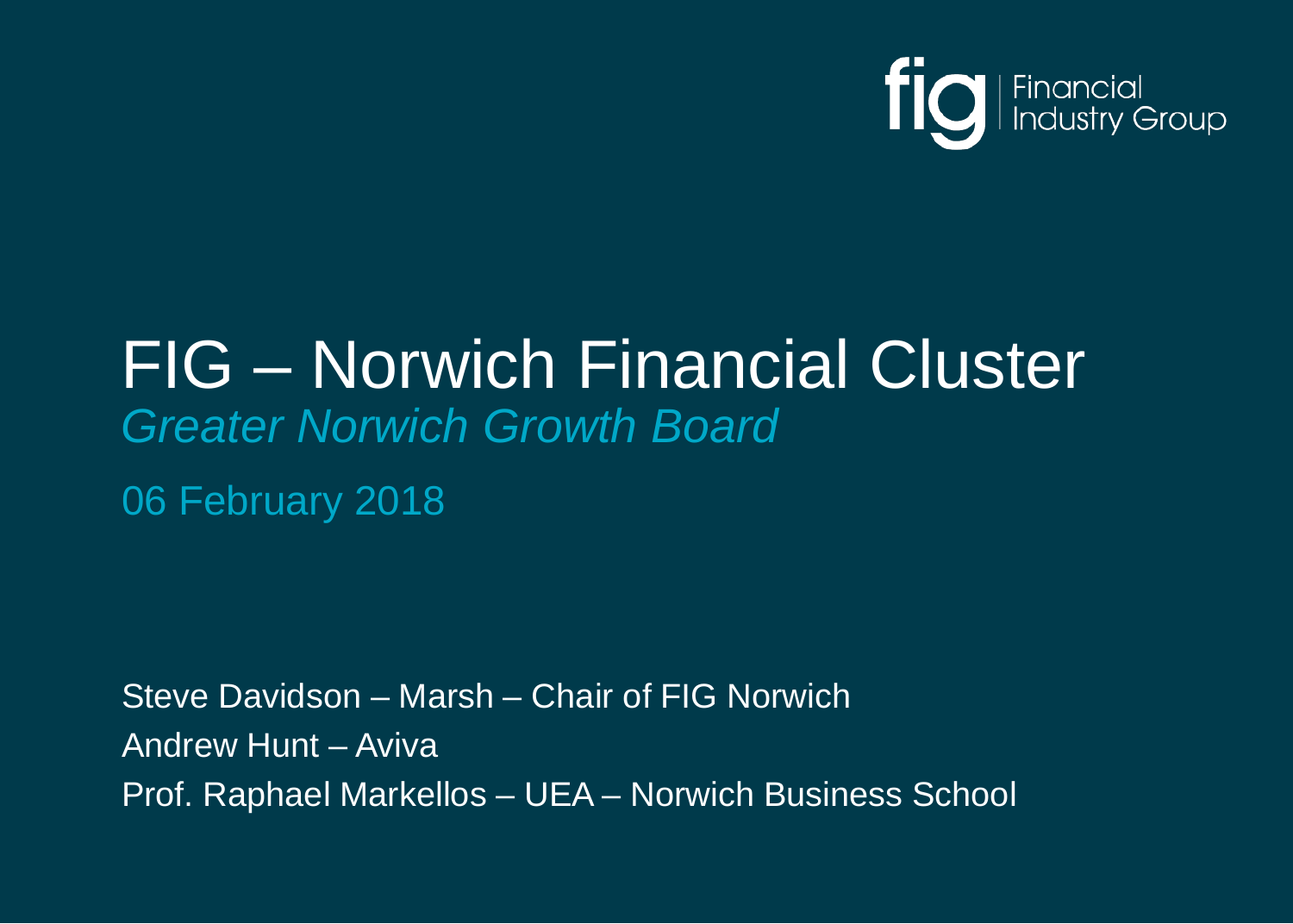#### *FIG Norwich – our challenge for the future…*



• Premise - the Norwich Financial 'Cluster' working closely with the University and relevant Government agencies drives synergies and economic benefits for Norwich and Norfolk

- Strong belief that FIG Norwich can be a catalyst and pivotal in making these relationships work better
- Research to evidence local 'cluster' needed urgently
- Our challenge for the future is to step up and fill this space...

 $\mathcal{A}$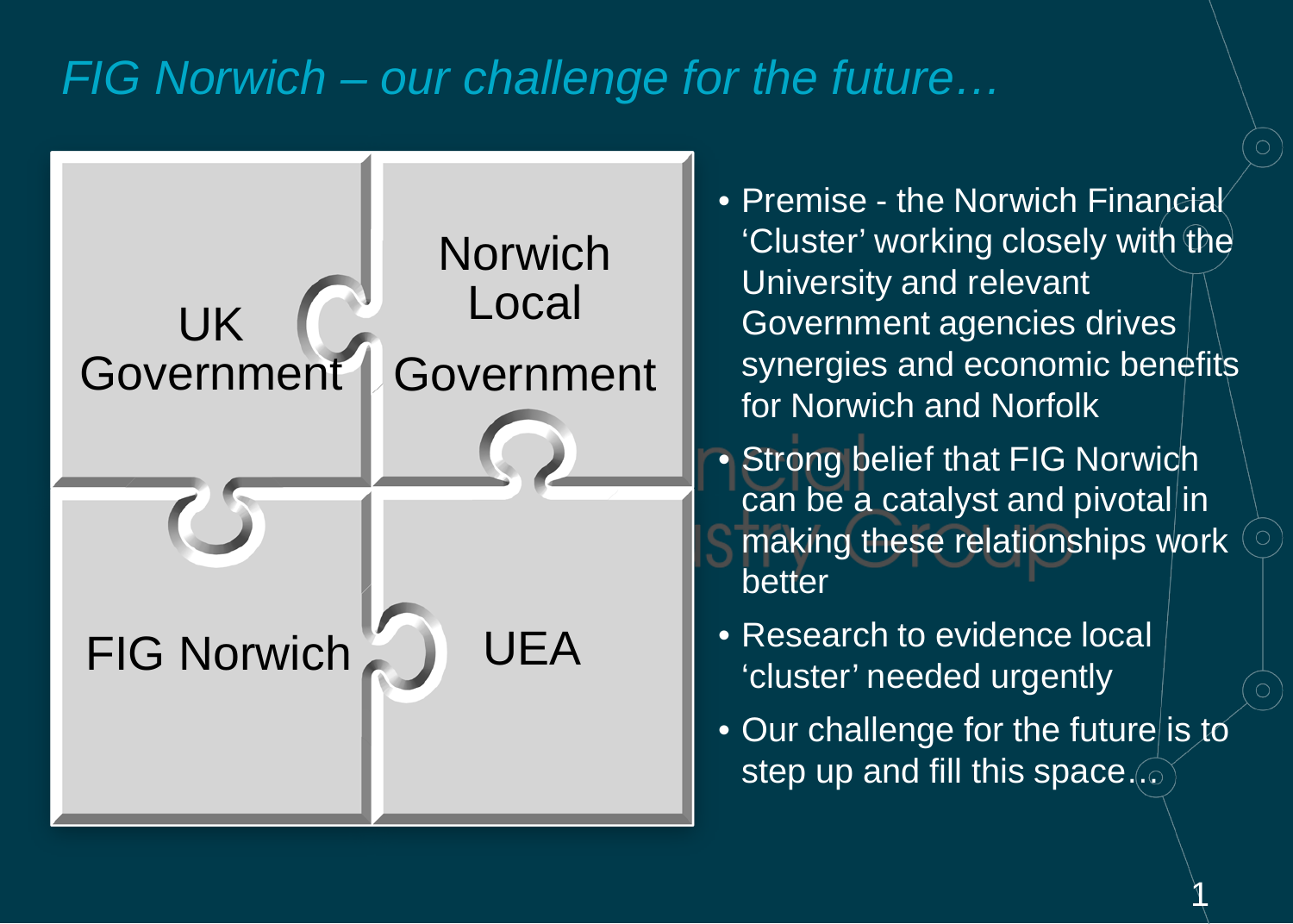#### *FIG Norwich – current position*

- FIG Norwich stabilised and Board strengthened the Board has included representation from local Councils for many years - their contribution has been important and much appreciated by the Board
- Continued to support work with local Councils when requested and with New Anglia LEP in the development of their Economic Strategy for the future
- We continue to develop strong links and relationships with UEA, including:
	- Research conducted by UEA to confirm the evidence for the existence of a financial cluster in Norwich – focus of today's meeting…
	- Annual Finance conference
	- Participation in "employability" week
	- Exploring feasibility of Degree Apprenticeships, including Executive MBA
- Developing a website fignorwich.org including: News and Events, a "Trade Directory" and Recruitment – expectation will be live before end of 1 Q 2018
- In summary, FIG is now well positioned to move forward with confidence. 2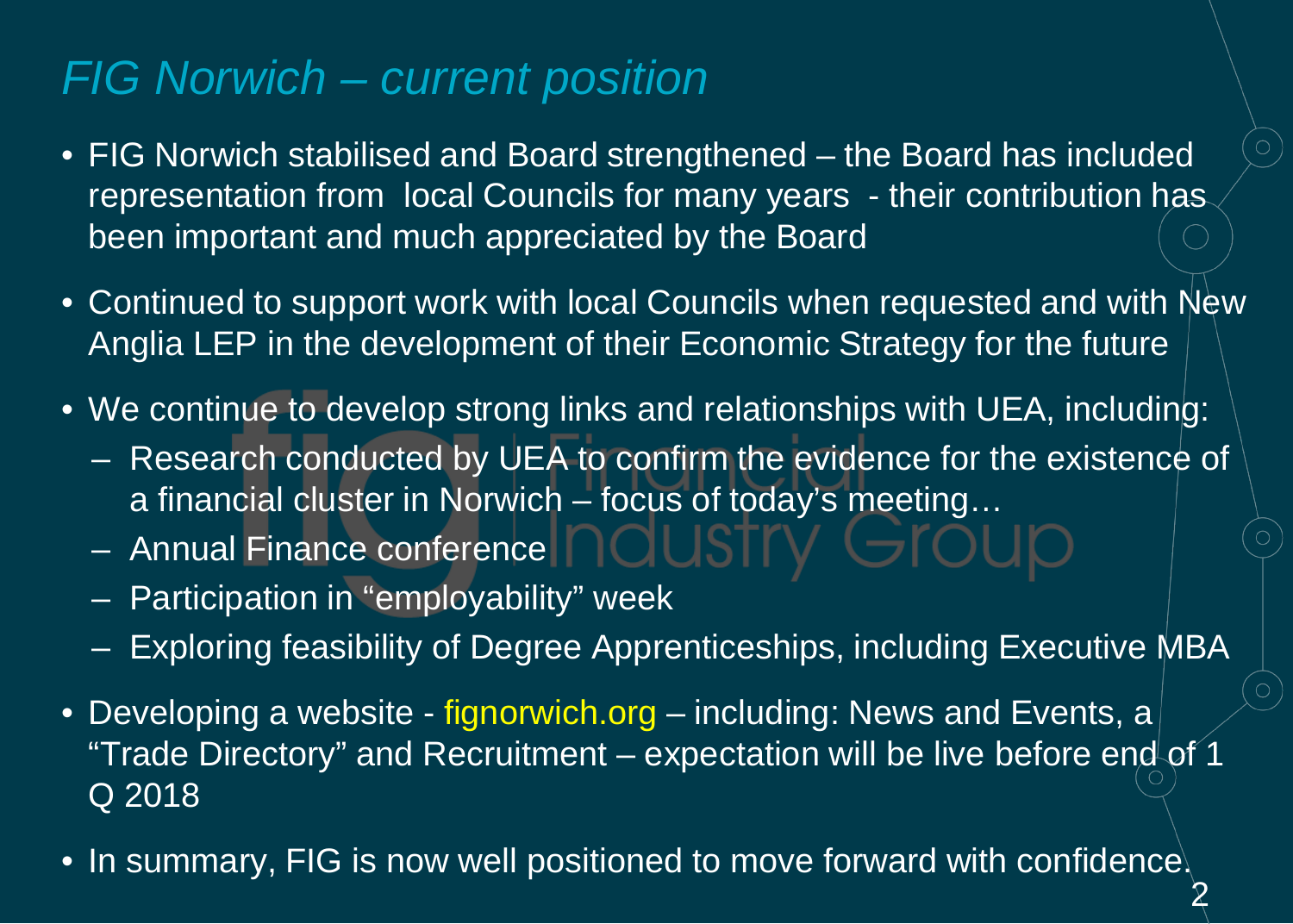#### *UEA – Norwich Financial Cluster - Report (1)*

- Research conducted by a team from Norwich Business School at UEA the report covers best practices, a development plan for the financial cluster and recommendations for FIG, UEA and local government (See Appendix)
- Evidence in the report supports the conclusion of the existence of the characteristics of a financial cluster in Norwich…
	- 11,610 jobs in financial and related professional services (CityUK, 2017)
	- Centre of excellence in Insurance  $2<sup>nd</sup>$  highest concentration of insurance jobs in the UK (ONS, 2016) – 200 years of history
- Implications for policy:
	- Should be at the cluster level and 'joined up'
	- Should support the interaction of businesses, local government and educational institutions. Includes:
		- Role of trade association should be a forum for the exchange of ideas and collective action to improve productivity (e.g. Finance Conference) and collective 'marketing' (e.g. via a cluster website)
		- Transport policy should facilitate efficient travel between cluster incumbents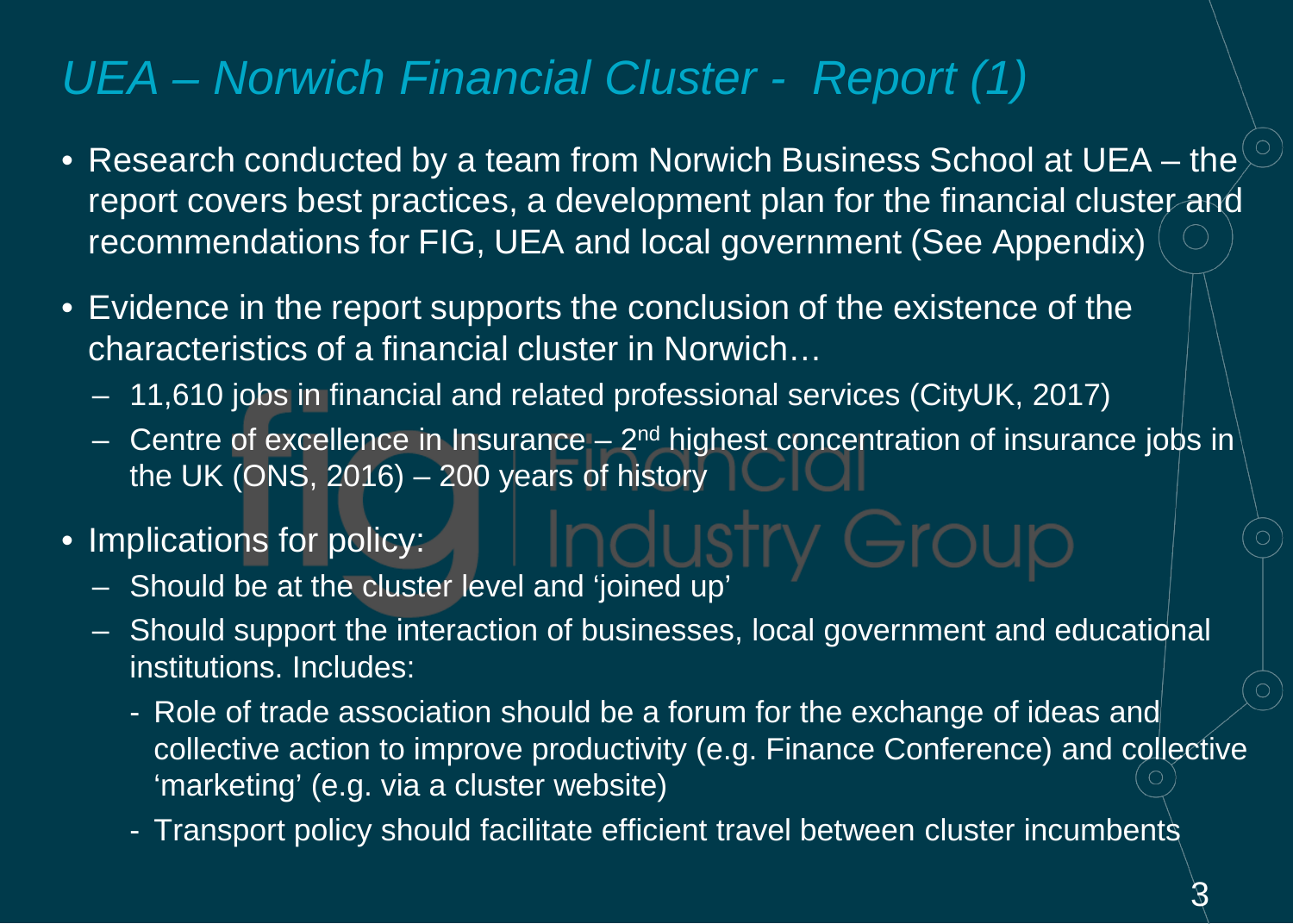#### *UEA – Norwich Financial Cluster - Report (2)*

- Implications for policy (continued):
	- Support the labour market
		- Local education providers should support cluster-specific training
		- Policy should maintain and develop the "cultural capital" (i.e. social assets such as cultural heritage, areas of natural beauty, restaurants, theatres and art galleries) that attract and retain labour
		- Transport policy should facilitate efficient travel between residential areas and the cluster

<u>प</u>

- Support the large, often multinational, firms that drive the cluster
	- Improved national road and rail transport links to London
	- Improved international transport links via Norwich Airport
	- Appropriate buildings and Information and Communications Technology (ICT)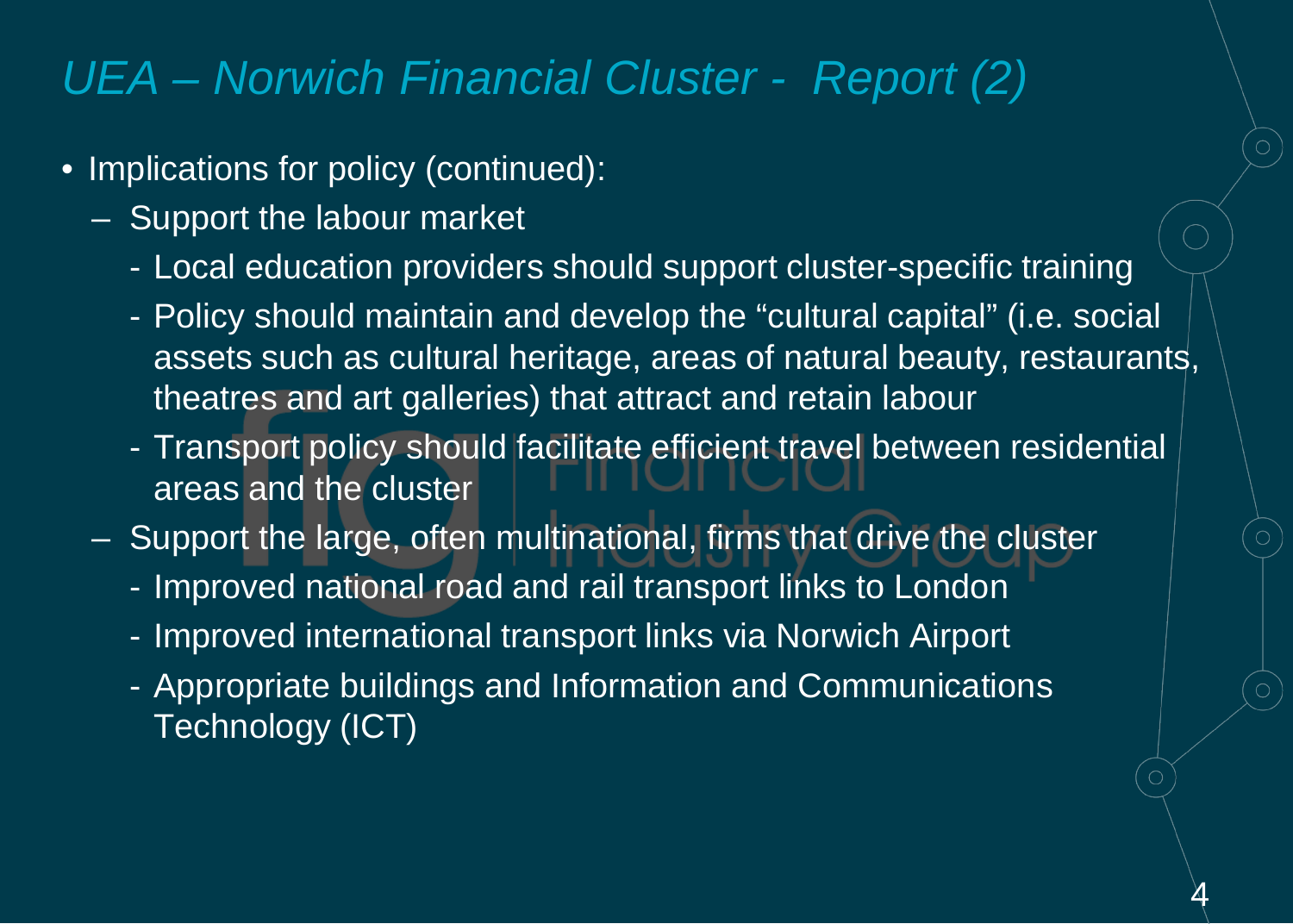#### *UEA – Norwich Financial Cluster - How are we doing?*

- Professor Naresh Pandit presented at the recent Finance Conference hosted by FIG at Norwich Business School – 23 November 2017 (the presentation is attached - see Appendix) – Key points as follows:
	- Strong link between clustering and productivity NBS research confirms that firms in strong clusters grow faster than average; attracts new firm entry; and are more innovative
	- Not just geographical concentration of economic activity but supporting institutions and linkages are also necessary
	- Prof. Pandit summarised 4 tests as to the existence of a cluster:
		- Concentration of employment? Yes (ONS, CityUK)
		- Productivity in terms of gross value added (GVA)? Yes (ONS, CityUK)
		- Concentration of firms? Yes (BEIS)
		- Institutional strength and linkages? Emerging (BEIS)
- FIG view re institutional strength/linkages getting much better...
	- Very good working relationship with local government over many years; now working very hard in developing a positive relationship with UEA currently.
	- Financial industry Norwich is #1 in "The East" in terms of GVA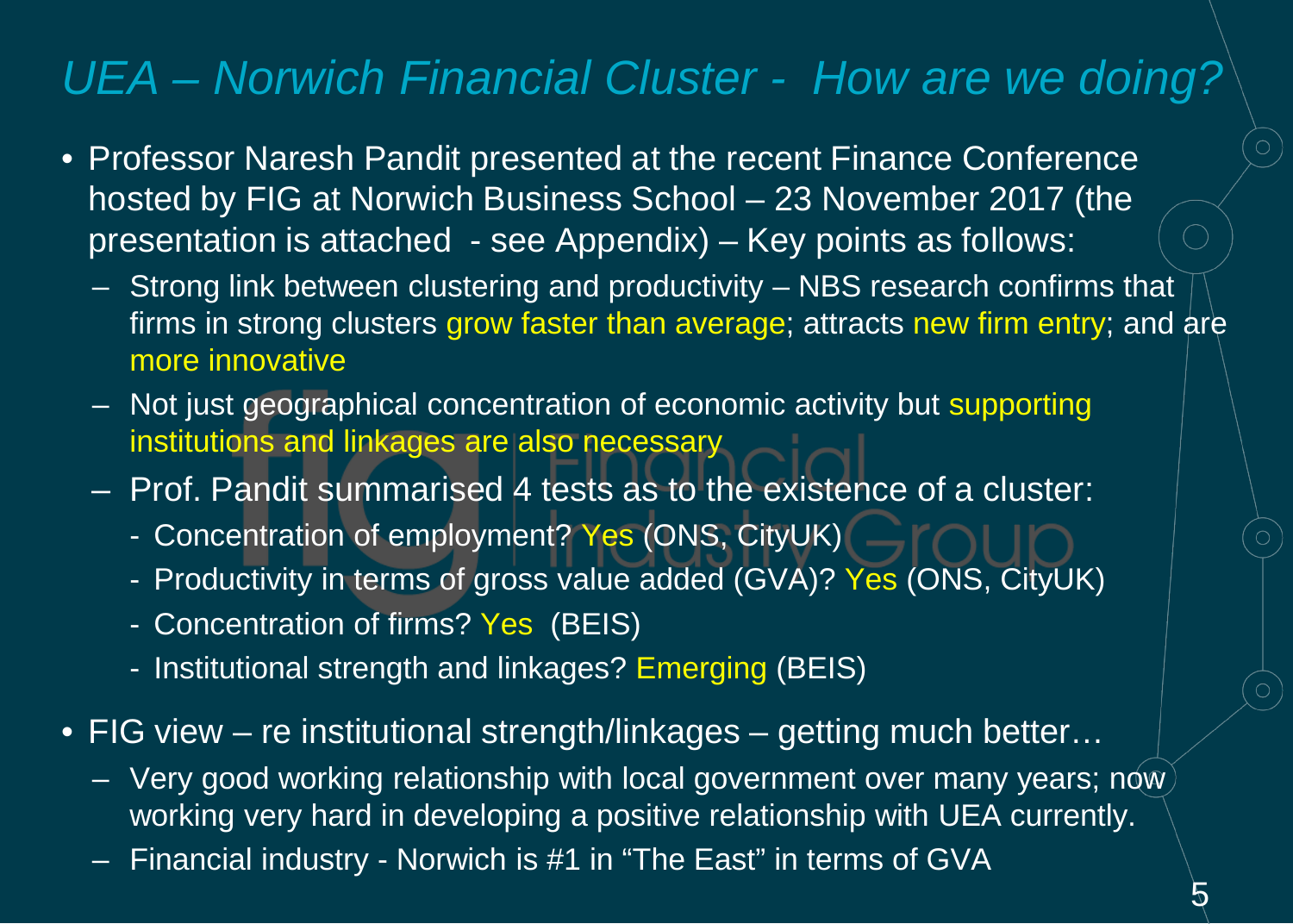#### *FIG Norwich – Future collaboration*

- We strongly believe that FIG can perform a key role in collaborating with local government and with educational institutions (especially with UEA)
- We would like to explore how we can assist local government further and also ensure that key stakeholders are aware of FIG and future priorities
- Specific opportunities with local government could include the following:
	- Establish a regular meeting (say, twice a year) between FIG, Local Government bodies and Universities to discuss strategic direction and ensure a consistent approach in relation to cluster activities
	- Explore opportunities for adding incremental value or service offerings which will be mutually beneficial – i.e. which drive benefits locally
		- Participation in "2040 norwich city vision" activity must be done collectively
		- Industrial Strategy White Paper how does this fit with local needs?
		- Bringing Financial firms together with Technology firms
		- Inward investment we can share our experience if this helps
		- ++, potentially, we believe a lot more ideas…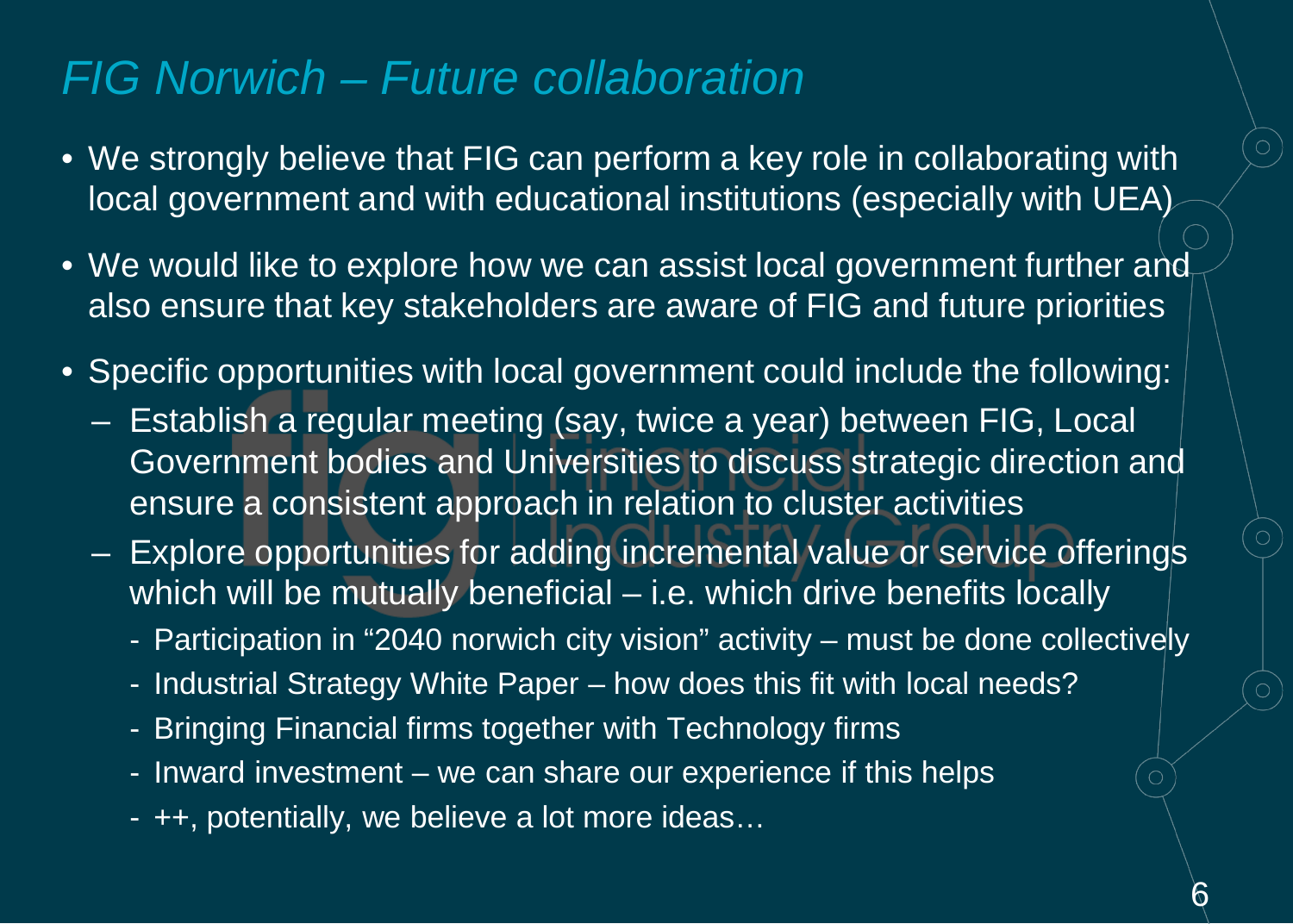#### *FIG Norwich – Finally…*

- Our objectives today were to:
	- Increase awareness of the financial services community in Norwich
	- Remind key stakeholders that FIG is "alive" and is well positioned for the future
	- Provide evidence-based research from UEA confirming a financial cluster in Norwich
	- Summarise potential implications for policy
	- Re-confirm our strong desire to continue to work with local government and UEA in widening and strengthening the financial cluster in Norwich
- Thank you very much for the opportunity to present to you today and we do hope that you consider that these objectives have been met...

 $\overline{\chi}$ 

# •Questions?...